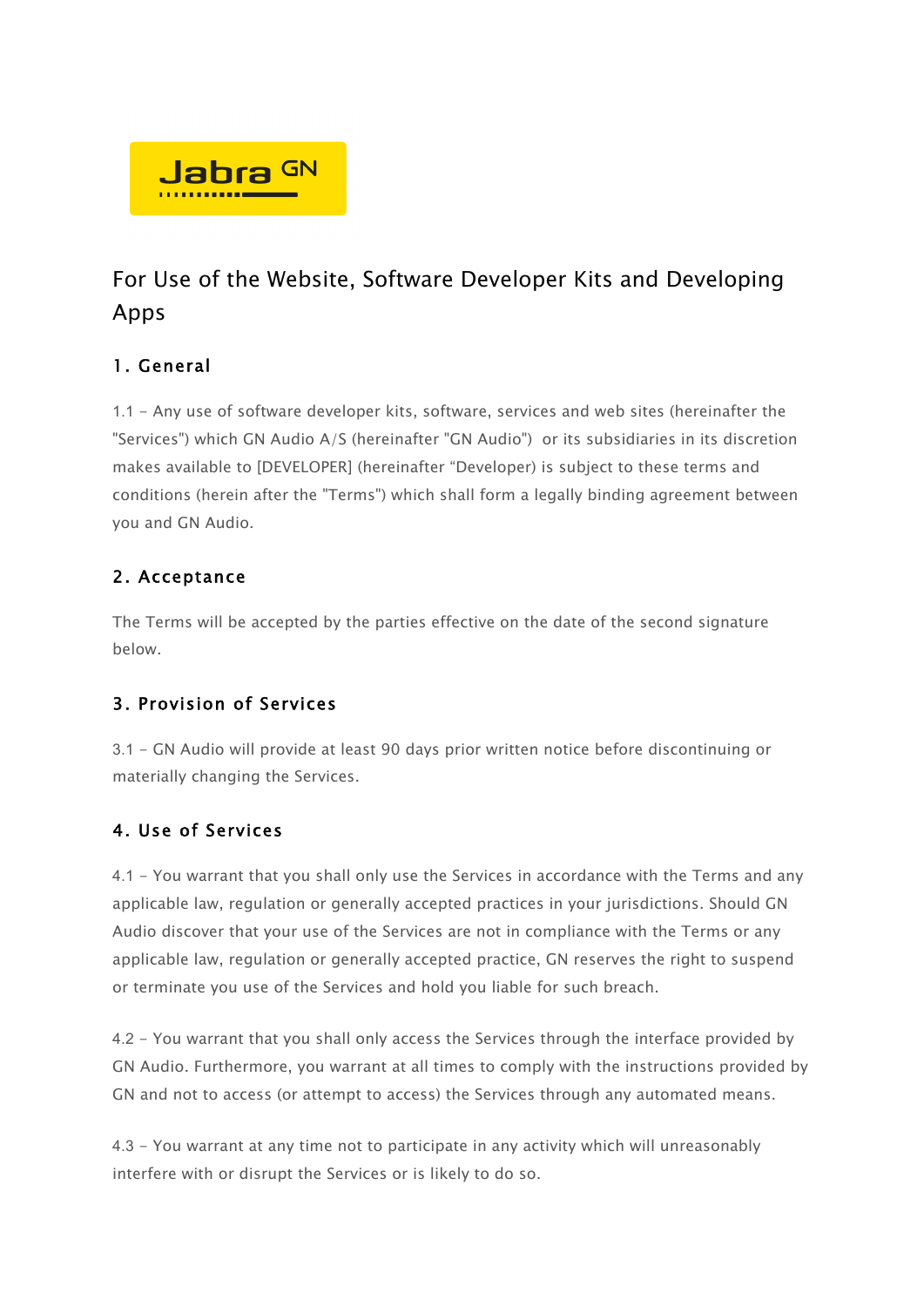4.4 - You warrant that you shall be solely responsible for any breach of your obligations under the Terms.

#### 5. Passwords and Account Security

5.1 - You shall at all times keep your password(s) strictly confidential. Any activity in your account shall be your sole responsibility. If you discover any unauthorized use of your password or your account, you shall notify GN Audio hereof immediately by sending an email to developersupport@jabra.com.

## 6. GN Audio's Privacy Policy Concerning Use and Storage of Personal Information

6.1 – GN Audio will not collect or process any personal data under this agreement. Without limitation to the foregoing, if GN Audio receives any personal data under this agreement it will process this data in accordance with its data protection policy available at: https://www.jabra.co.uk/footerpages/disclaimerTerms & Conditions, which may be changed from time to time without prior notice.

#### 7. Content

7.1 - You agree that all information (including computer software, audio files, pictures and videos) displayed as part of or alongside the Services (hereinafter the "Content") shall be the sole responsibility of the person from which such content originated. Such Content may be the intellectual property right of GN Audio or a third party.

7.2 – GN Audio shall be entitled, but not obligated, to pre-screen, examine, modify, filter, refuse or remove any and all Content. GN Audio shall have no liability for any Content and you accept that you may be exposed to Content which you find offensive or indecent.

7.3 - You shall be solely responsible for any Content that is created, transmitted or displayed though your account.

#### 8. Proprietary Rights

8.1 - You accept that GN Audi and GN Audio's licensors shall be the sole owner of all legal rights, title and interest in and to the Services, including any intellectual property rights, whether such rights are registered or not. You warrant not to remove or alter any proprietary notices which are affixed to or contained within the Services. Furthermore, you understand that the Services may contain confidential information which you may not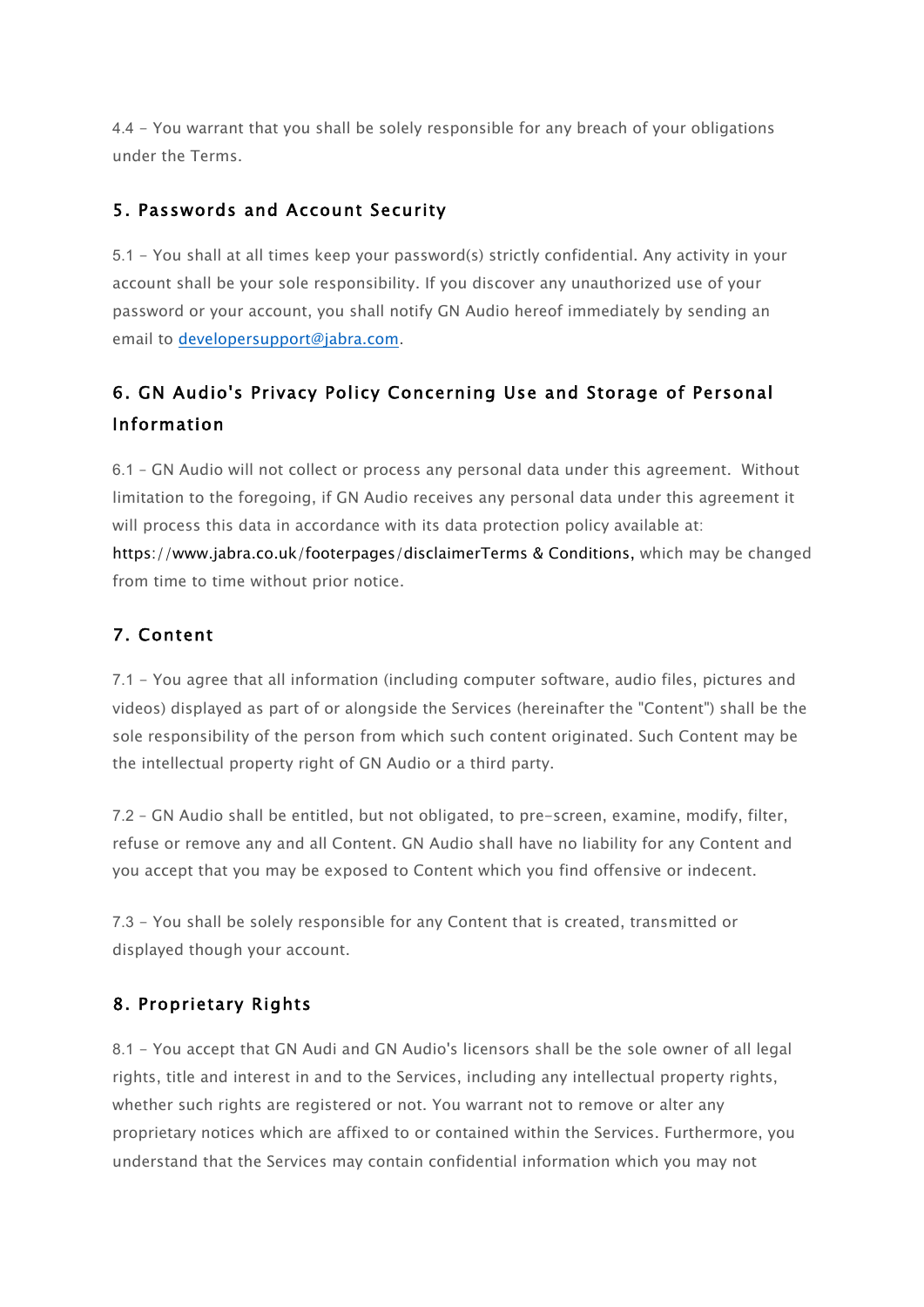disclose without GN Audio's prior written consent, such consent not to be unreasonably withhold.

8.2 – Except as in order to perform under these Terms, you may under no circumstances use GN Audio's name, trade name, logo, domain names, trademarks, designs, slogans or other distinctive brand features without the prior written consent of GN.

8.3 - Subject to the limited license in Section 10, GN Audio accepts that you shall be the sole owner of all legal rights, title and interest in or to any Content that you submit, post, transmit or display on, or through, the Services. GN shall have no obligation to protect or enforce such rights.

#### 9. License From GN

9.1 – GN Audio herby grants to you a personal and enterprise, worldwide, royalty-free, nonassignable and non-exclusive license to use, and sublicense the right to use (including through multiple tiers and for modified works) – in accordance with the Terms – any Services provided by GN Audio under this Agreement.

9.2 – Services provided by GN Audio may only be used to develop applications designed for use in connection with GN Audio's products.

#### 10. Termination

10.1 - The Terms shall apply until they are terminated by you or GN Audio in accordance with the terms set out below.

10.2 - You may terminate this Agreement at any time by (a) notifying GN Audio hereof in writing or (b) close all your accounts. Your notice should be sent, in writing, to developersupport@jabra.com.

10.3 – GN Audio may terminate this Agreement at any time if:

(a) You have breached the Terms; or

(b) GN Audio is required to do so by law; or

(c) The partner with whom GN Audio offered the Services to you has terminated its relationship with GN Audio or ceased to offer the Services; or

(d) For convenience, with at least 180 days' prior written notice.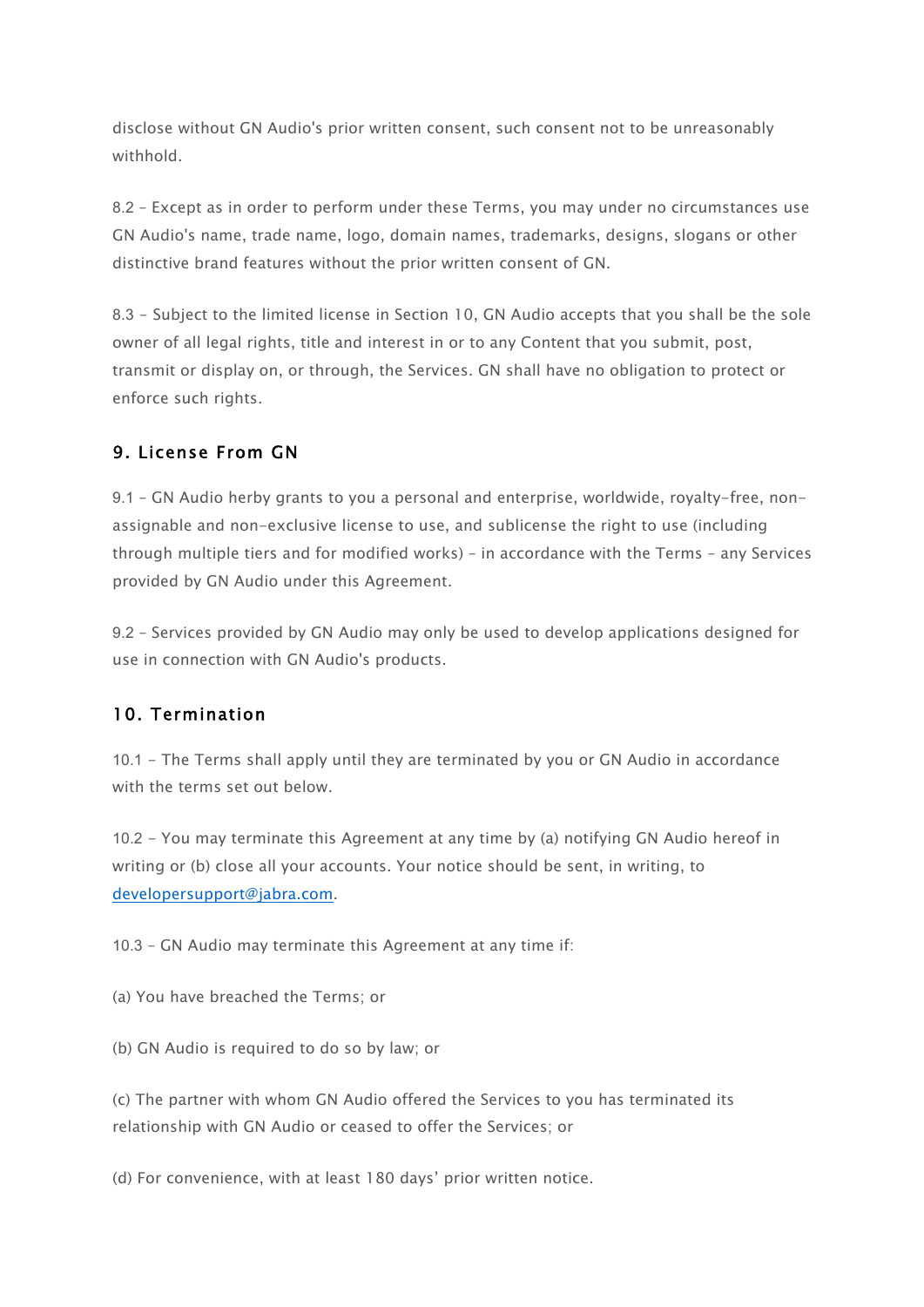10.4 - Nothing in this Section shall affect GN Audio's other rights according to the Terms.

10.5 - Upon termination of the Terms (in part or in whole), all of the legal rights, obligations and liabilities shall cease to exist, unless they are expressly or by their nature determined to continue indefinitely, in which case they shall be unaffected by the termination.

#### 11. WARRANTES AND EXCLUSION OF WARRANTIES

11.1 GN AUDIO REPRESENTS AND WARRANTS THAT:

(A) THE SOFTWARE, SERVICES AND ANY OTHER MATERIALS PROVIDED TO YOU WILL NOT CONTAIN ANY UNDISCLOSED MALICIOUS TECHNOLOGY. "MALICIOUS TECHNOLOGY" MEANS ANY SOFTWARE, ELECTRONIC, MECHANICAL OR OTHER MEANS, DEVICE OR FUNCTION (E.G. KEY NODE, COUNTER, LOCK, TIME-OUT, "BACK DOOR," "TRAPDOOR," "BOOBY TRAP," "DROP DEAD DEVICE," "DATA SCRAMBLING DEVICE," "TROJAN HORSE") THAT: (I) ALLOW GN AUDIO OR A THIRD-PARTY TO MONITOR OR GAIN UNAUTHORIZED ACCESS TO ANY SYSTEM, NETWORK, PROGRAM OR A CONNECTED DEVICE, (II) ALLOW GN AUDIO OR A THIRD-PARTY TO RESTRICT, DISABLE, LIMIT, OR IMPAIR THE PERFORMANCE OF A NETWORK, SYSTEM, PROGRAM OR A CONNECTED DEVICE, EITHER DIRECTLY, INDIRECTLY, AUTOMATICALLY, OR BASED UPON ANY TRIGGERING EVENT INCLUDING TIME; (III) CONTAIN ANY FILES OR FEATURES THAT WILL DISABLE, DAMAGE, OR DESTROY ANY FUNCTIONALITY OF ANY NETWORK, PROGRAM OR SYSTEM, OR A CONNECTED DEVICE; OR (IV) ACCESS, TRANSMIT, ALTER, DAMAGE, OR ERASE ANY DATA OR COMPUTER PROGRAMS WITHOUT CONTROL OF A PERSON OPERATING THE COMPUTING EQUIPMENT ON A SYSTEM, NETWORK, PROGRAM OR A CONNECTED DEVICE;

(B) THE SOFTWARE AND SERVICES DO NOT INFRINGE ON THE INTELLECTUAL PROPERTY RIGHTS OF ANY THIRD PARTY. EXCLUDED FROM THIS WARRANTY IS INFRINGEMENT ARISING FROM (I) CHANGES OR MODIFICATIONS MADE BY THE LICENSEE, (II) NEW FEATURES ADDED BY THE LICENSEE, (III) USE NOT IN COMPLIANCE WITH THE TERMS OR (IV) USE IN COMBINATION WITH OTHER SOFTWARE NOT APPROVED BY GN AUDIO.

(C) THE SOFTWARE AND SERVICES DO NOT ACCESS, TRANSMIT OR PROCESS PERSONAL DATA.

11.2 - NOTHING IN THESE TERMS SHALL EXCLUDE OR LIMIT GN AUDIO'S WARRANTY OR LIABILITY TO THE EXTENT SUCH MAY NOT BE LAWFULLY EXCLUDED OR LIMITED. SOME JURISDICTIONS DO NOT ALLOW THE EXCLUSION OR LIMITATION OF INCIDENTAL OR CONSEQUENTIAL DAMAGES OR IMPLIED WARRANTIES. ACCORDINGLY, THESE LIMITATIONS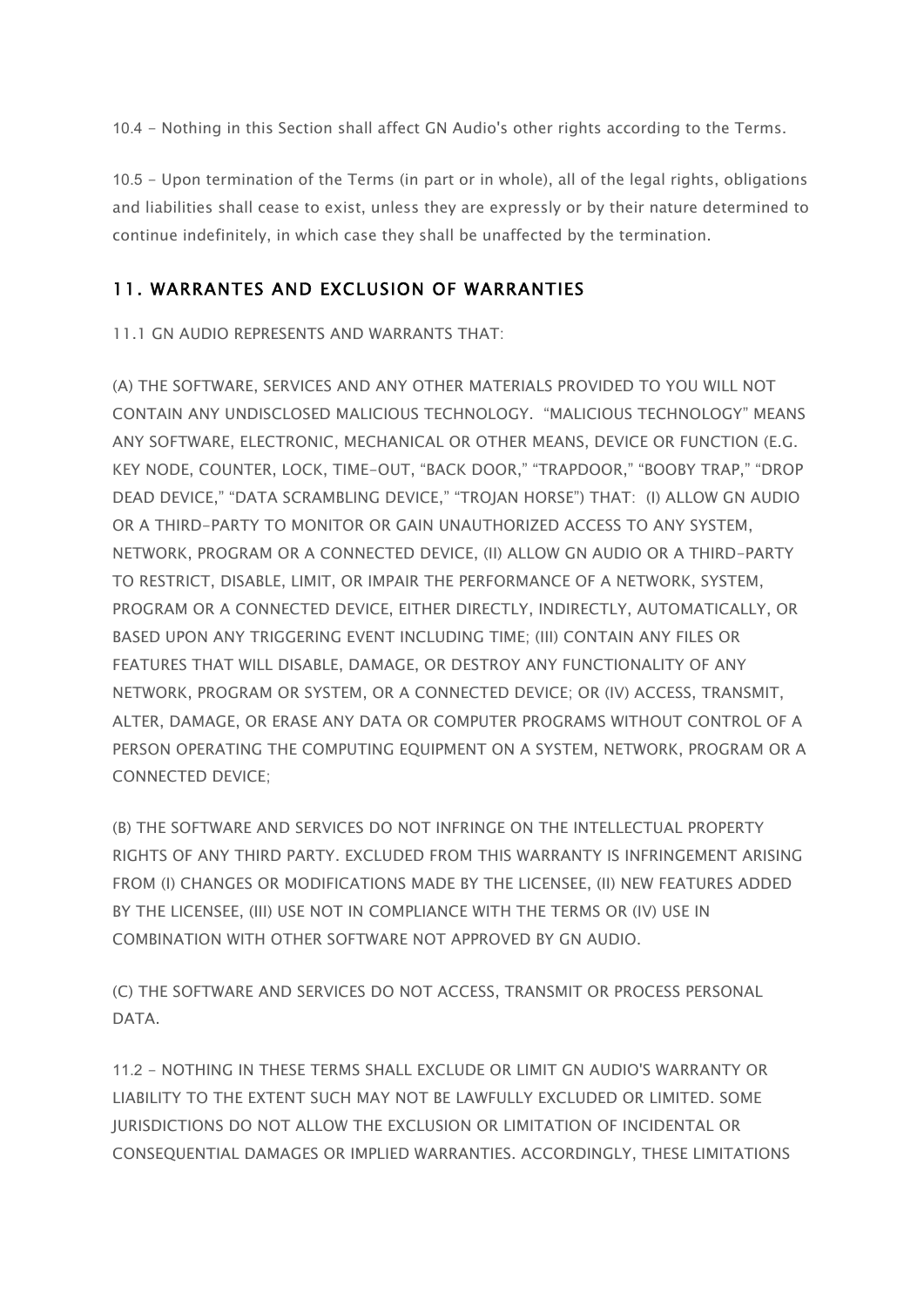DO NOT AFFECT YOUR LEGAL STATUTORY RIGHTS UNDER YOUR APPLICABLE NATIONAL OR LOCAL LAW.

11.3 – EXCEPT AS PROVIDED IN 11.1, YOU EXPRESSLY ACCEPT THAT ANY USE OF THE SERVICES IS AT YOUR OWN RISK AND THAT THE SERVICES ARE PROVIDED "AS IS".

11.4 – EXCEPT AS PROVIDED IN 11.1, YOU UNDERSTAND THAT GN AUDIO, ITS AFFILIATES AND ITS LICENSORS DO NOT REPRESENT OR WARRANT THAT:

(a) THE SERVICES WILL MEET YOUR NEED,

(b) PROVISION OF THE SERVICES WILL BE UNINTERRUPTED, SECURE OR FREE FROM ERROR,

(c) ANY INFORMATION OBTAINED AS A RESULT OF USE OF THE SERVICES WILL BE ACCURATE OR RELIABLE, AND

(d) THAT DEFECTS IN THE OPERATION OR FUNCTIONALITY OF ANY SOFTWARE PROVIDED AS PART OF THE SERVICES WILL BE CORRECTED.

11.5 – EXCEPT AS PROVIDED IN 11.1, YOU ACCEPT THAT ANY USE OF THE SERVICES IS AT YOUR OWN RISK AND YOU ALONE ARE SOLELY RESPONSIBLE FOR ANY DAMAGE TO YOUR EQUIPMENT, INCLUDING LOSS OF DATA, AS A RESULT OF YOUR USE OF THE SERVICES.

11.6 - EXCEPT TO THE EXTENT PROHIBITED BY LAW AND AS PROVIDED IN 11.1, THIS WARRANTY IS EXCLUSIVE AND IN LIEU OF ALL OTHER EXPRESS AND IMPLIED WARRANTIES WHATSOEVER. GN AUDIO EXPRESSLY DISCLAIMS ALL WARRANTIES OF ANY KIND, WHETHER EXPRESS OR IMPLIED, INCLUDING BUT NOT LIMITED TO THE IMPLIED WARRANTIES, THE WARRANTY OF MERCHANTABILITY, FITNESS FOR A PARTICULAR PURPOSE.

#### 12. LIMITATION OF LIABILITY

12.1 - NEITHER PARTY NOR ITS AFFILIATES AND ITS LICENSORS SHALL BE LIABLE TO THE OTHER FOR ANY INDIRECT, INCIDENTAL, SPECIAL CONSEQUENTIAL OR EXEMPLARY DAMAGES HOWEVER CAUSED AND UNDER ANY THEORY OF LIABILITY, INCLUDING BUT NOT LIMITED TO, ANY LOSS OF PROFIT, LOSS OF GOODWILL OR BUSINESS REPUTATION, LOSS OF DATA, COST OF PROCUREMENT OF SUBSTITUTE GOODS OR SERVICES, OR OTHER INTANGIBLE LOSSES; AND

(b) GN AUDIO SHALL IN NO EVENT BE HELD LIABLE FOR LOSSES IN EXCESS OF DKK [2.000.000] IN AGGREGATE.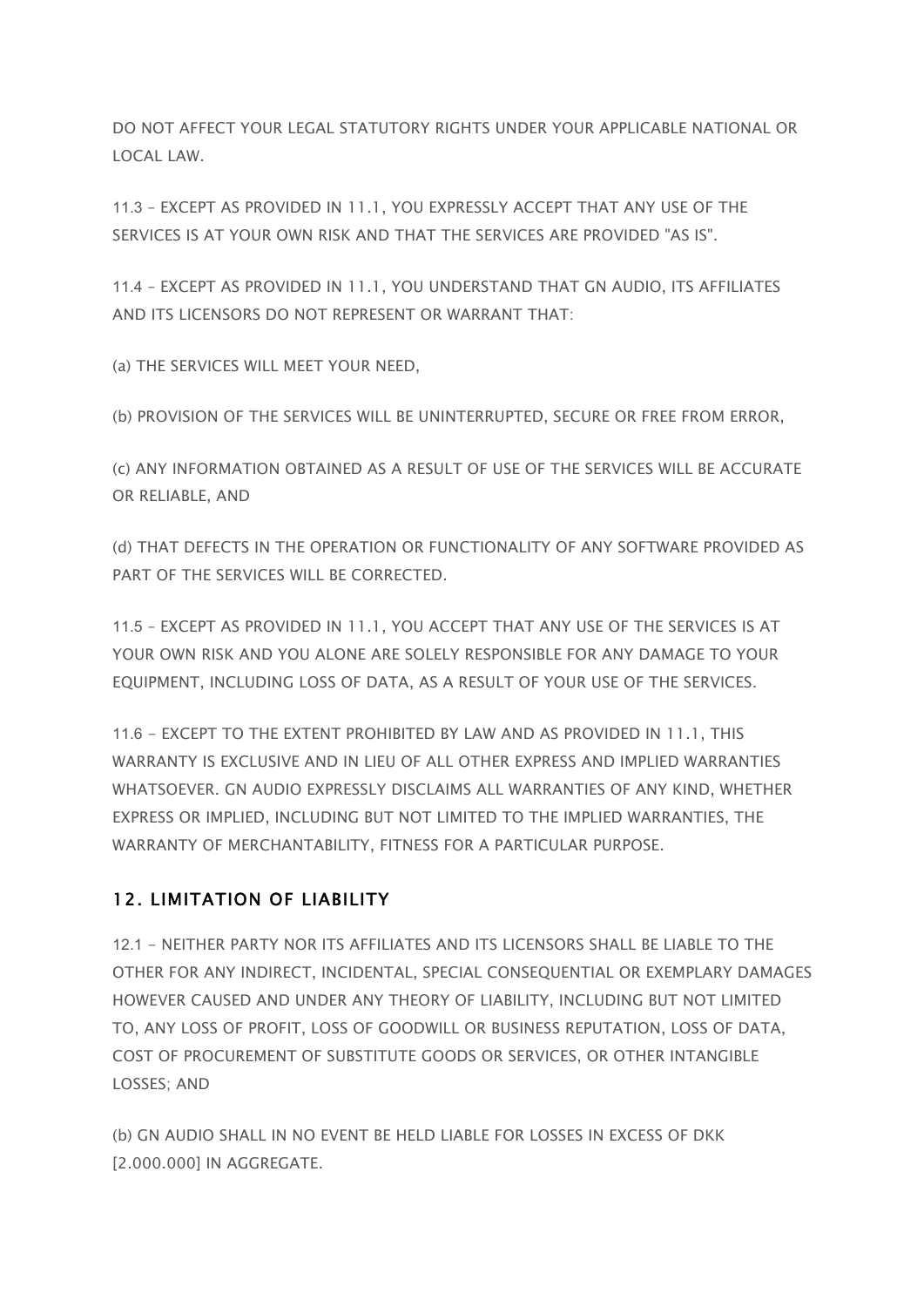#### 13. Indemnity

13.1 - You agree to indemnify, defend and hold GN AUDIO harmless from and against all losses, expenses, damages and costs, including reasonable attorney's and experts fees, arising out of or related to any claims made by a third party due to: (a) your use of the Services, or (b) your breach of the Terms and/or any applicable law or regulation or the rights of another due to your use of the Services. This indemnity obligation shall survive termination of this Agreement, including your cessation with regard to your use of the Services. GN AUDIO reserves the right to assume the defense and control of any matter subject to indemnification by you, in which event you shall cooperate fully with GN AUDIO in asserting any available defenses.

#### 14. Advertisements and Other Content

The Software and Services will not contain any third party advertising, messages or promotions, except where such materials have been approved in writing by you.

#### 15. Changes to the Terms

15.1 The parties may agree to changes to these terms from time to time. All such changes will be described in a writing signed by both parties.

#### 16. General legal terms

16.1 - Use of the Services may necessitate that you download additional software or purchase a certain good, which are provided by a third party. Your use of third party software or goods may be subject to separate terms between you and said third party. GN Audio shall not be considered a party to any agreement made between you and the third party provider.

16.2 - The Terms constitute the entire legal agreement between you and GN and govern your use of the Services.

16.3 - You agree that GN Audio may provide you with notices, including notices concerning changes to the Terms, by email or postings on the Services.

16.4 - A party's failure to exercise or enforce any legal right or remedy which is contained in the Terms (or which a party may have under any applicable law) shall not be considered a formal waiver of that party's rights or remedies and such rights or remedies shall be available to the party at any time.